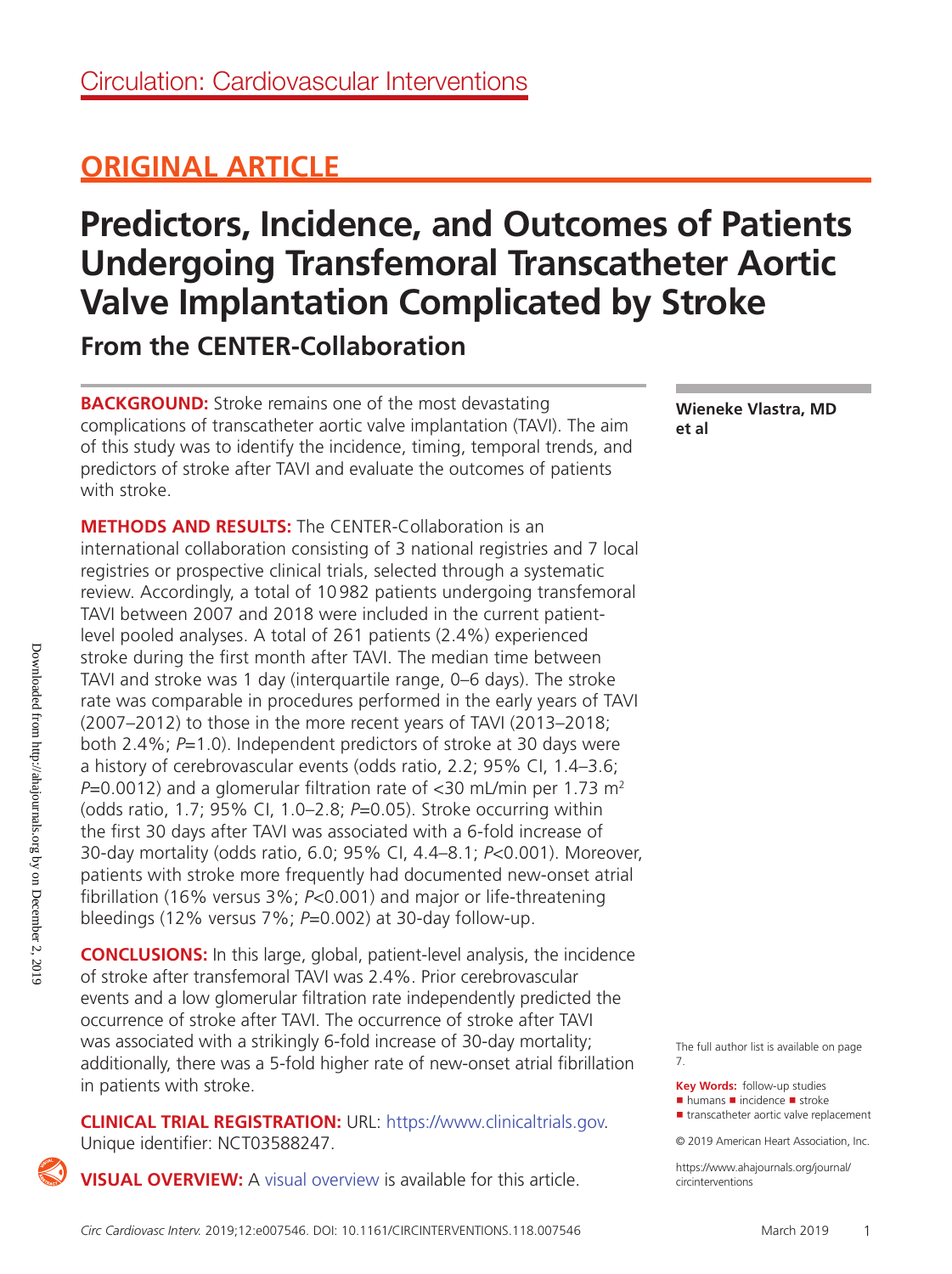## **WHAT IS KNOWN**

• Stroke remains one of the most devastating complications of transcatheter aortic valve implantation.

## **WHAT THE STUDY ADDS**

- The incidence of stroke after transfemoral transcatheter aortic valve implantation is 2.4% and did not reduce in recent years.
- Patients with prior cerebrovascular events or a low glomerular filtration rate have a higher risk of 30-day stroke.
- Stroke after transcatheter aortic valve implantation is associated with a 6-fold increase in 30-day mortality.
- Patients with stroke after transcatheter aortic valve implantation more frequently experience newonset atrial fibrillation and major or life-threatening bleedings.

**Transcatheter aortic valve implantation (TAVI) is<br>
a life-saving and minimally invasive treatment in<br>
patients with severe aortic valve stenosis. One<br>
and a half docade ago, TAVI was doveloped for inco**a life-saving and minimally invasive treatment in and a half decade ago, TAVI was developed for inoperable patients; nevertheless, it's indication has rapidly expanded from inoperable to intermediate-risk patients.1 Despite the increase in operator experience and the development of improved valve systems, stroke still remains one of the most detrimental complications of the TAVI procedure. Stroke in TAVI patients increases mortality but also decreases the patient's quality of life and increases healthcare costs.

In randomized controlled trials, the incidence of stroke in patients undergoing TAVI was 6.7% in inoperable patients and 5.5% in intermediate-risk patients.<sup>1,2</sup> However, there are limited data and uniformity regarding the incidence and temporal trends of stroke in realworld populations. Moreover, considering the expanding increase in TAVI procedures, it is of importance to identify patients at risk for periprocedural stroke. Currently, the evidence on patient and procedural risk factors is limited because it was mainly derived from meta-analyses and systematic reviews without patient-level data.<sup>3</sup> Accordingly, we believe that a large study with patient-level pooled data could provide aid in the exploration of risk factors for stroke after TAVI. If we were able to identify those patients at risk, this will provide aid in developing tailored preventive strategies and pave the way for TAVI in lowrisk populations. By the same token, insight into the timing of stroke after TAVI would provide aid in identifying the optimal time frame for stroke reduction treatments. Lastly, the evaluation of outcomes in patients with stroke after TAVI may highlight the relevance of stroke reduction in patients undergoing transcatheter aortic valve replacement. Accordingly, the aim of this collaborative

patient-level pooled analysis was to determine the incidence, timing, temporal trend, and predictors of stroke in patients undergoing transfemoral TAVI and evaluate short-term outcomes of patients with stroke.

## **METHODS**

## **Study Design and Patient Population**

The CENTER trial (Cerebrovascular Events in Patients Undergoing Transcatheter Aortic Valve Implantation With Balloon-Expandable Valves Versus Self-Expandable Valves) is an international collaboration, including patients with severe aortic valve stenosis undergoing transfemoral TAVI with balloonexpandable valves from Edwards Lifesciences, Inc (Irvine, CA), or self-expandable valves from Medtronic, Inc (Minneapolis, MN). The CENTER trial is registered at https://www.clinicaltrials. gov (NCT03588247). Institutional review board approval was obtained, and all patients provided written informed consent for the procedure and data collection according to the policy of each participating hospital. The data will not be made available to other researchers for purposes of reproducing the results or replicating the procedure because substudies are currently ongoing. Details on the study design, study eligibility inclusion criteria, systematic search, and data collection have been reported previously.4 In summary, the CENTER-Collaboration consists of 3 national registries, 2 multicenter registries, 4 single-center registries, and 1 prospective trial selected through a systematic online search on PubMed (flowchart of study selection and selected studies are provided in Supplemental Materials 1 and 2 in the Data Supplement). Hence, the CENTER-Collaboration includes a global patient population with patients treated in the United States, Brazil, Israel, and several European countries. All collaborators provided a dedicated database with baseline patient characteristics, echocardiographic data, procedural information, and follow-up data. Accordingly, a total of 12381 patients undergoing transfemoral TAVI between 2007 and 2018 with balloon-expandable or self-expandable valves were included in the dataset of the CENTER-Collaboration. The incidence of 30-day stroke rates was available in 10982 patients (89%); these patients were included in the current patientlevel pooled analysis.

## **Study End Points and Definitions**

The primary end point of the current study was the incidence and timing of stroke occurring within the first 30 days after TAVI. In the updated criteria of the Valve Academic Research Consortium (VARC-2), stroke is defined as the duration of focal or global neurological deficit >24 hours, or <24 hours if any hemorrhage or infarct is documented using neuroimaging, or if the neurological deficit results in death.<sup>5</sup> In the first VARC criteria, stroke was subdivided according to the modified Rankin score as minor  $\langle z \rangle$  versus major  $\langle \geq 2 \rangle$  at 30 and 90 days.<sup>6</sup> Transient ischemic attack is defined as the duration of a focal or global neurological deficit <24 hours. The VARC criteria for stroke were used in 9 of 10 studies $7-14$ ; the OBSERVANT trial (Observational Study of Effectiveness of SAVR-TAVI Procedures for Severe Aortic Stenosis Treatment)<sup>15</sup> defined stroke as following: the occurrence of any new persistent neurological deficit.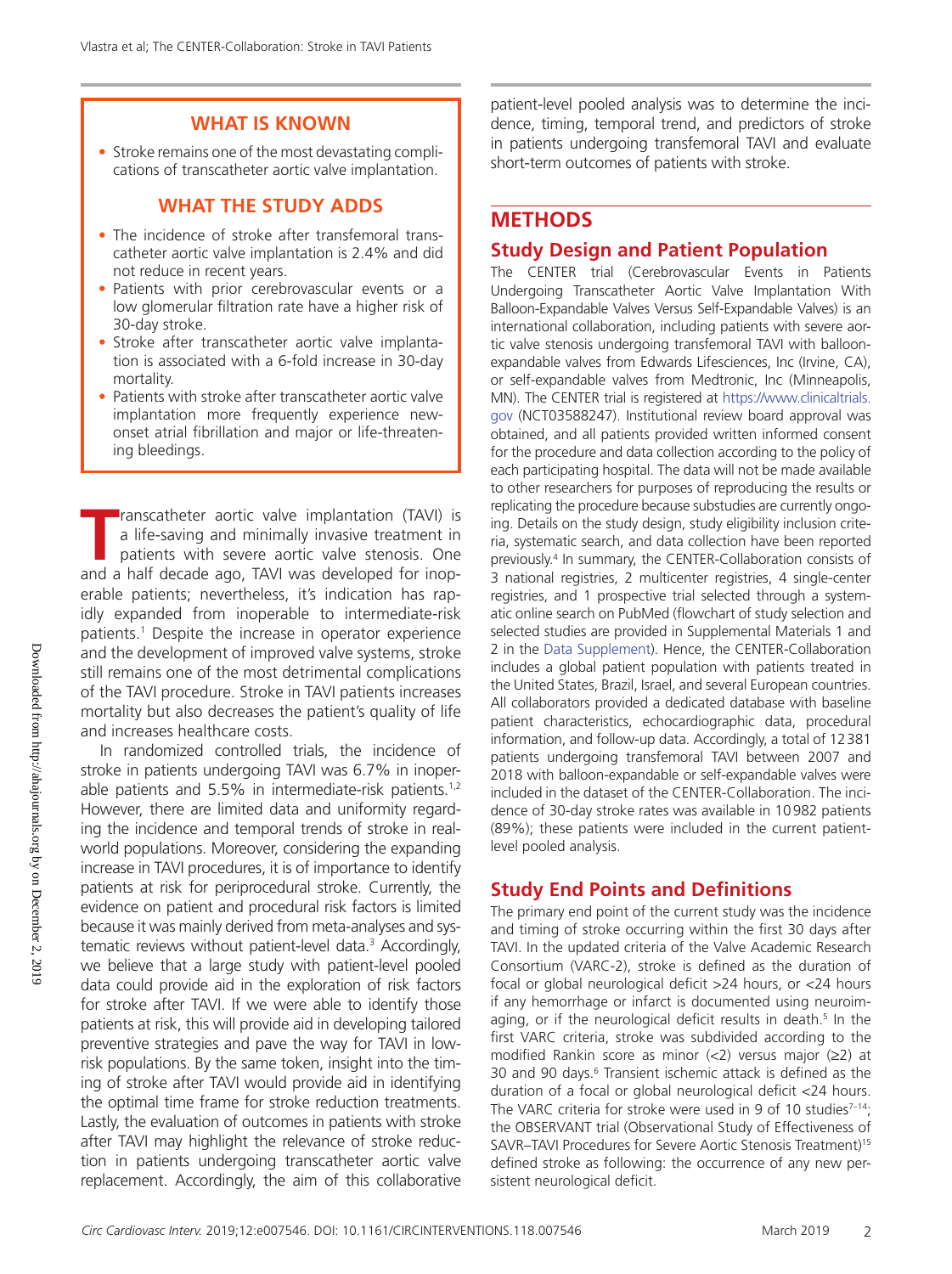Secondary outcomes included the 30-day incidence of transient ischemic attacks and the subdivision of minor stroke versus major stroke. Minor stroke was defined as a modified Rankin score of <2 at 30 and 90 days after the stroke, and major stroke was defined as a modified Rankin score ≥2 at 30 and 90 days. Furthermore, the difference in the 30-day stroke rate between procedures performed in the early years of TAVI (2007–2012) compared with the more recent years of TAVI (2013–2018) was evaluated. Additionally, the difference in the 30-day stroke rate in studies that had stroke adjudication (6 studies) compared with studies without stroke adjudication (4 studies) was determined. Also, the results of the individual studies were pooled using weighted meta-analysis. Moreover, multiple regression analyses were performed to identify baseline variables predictive of stroke occurring on the day of TAVI and stroke occurring during the first month after TAVI. Finally, the impact of postprocedural stroke on mortality and the occurrence of other clinical outcomes in patients with stroke was assessed.

## **Statistical Analysis**

The study population was divided into 2 groups: patients who experienced stroke during the first 30 days after TAVI versus patients who did not. Values of continuous variables were tested for normal distribution and reported as mean±SD or median (25th–75th percentile) where applicable. Accordingly, either the independent *t* test or Mann-Whitney *U* test was used to determine differences between the 2 groups. Categorical variables were presented as frequencies and percentages; differences between the 2 groups were tested with  $\chi^2$ . Cumulative incidence of stroke was estimated through Kaplan-Meier survival curves. In the current study, the overall 30-day stroke rate was derived from individual patient-level pooled data. However, this may not reflect the heterogeneity of the various study populations.16 Accordingly, we performed an additional meta-analysis of the 30-day stroke incidence of the 10 individual studies using weighing according to a random effects model; the results were presented in a forest plot.<sup>17</sup> Moreover, baseline patient characteristics were explored as predictors of stroke occurring on the day of TAVI and at 30 days using logistic regression. Continuous predictors were subdivided in subintervals for interpretational purposes. Accordingly, age was subdivided into >85 years versus ≤85 years, and the Logistic EuroSCORE (European System for Cardiac Operative Risk Evaluation) was subdivided into ≥20% (high risk) versus <20%. The glomerular filtration rate (GFR) was subdivided as <30 versus ≥30 mL/min per 1.73 m<sup>2</sup>, body mass index was subdivided as <25 versus ≥25, and the aortic valve area (AVA) as measured with echocardiography was subdivided as <0.7 versus ≥0.7 cm<sup>2</sup>; all 3 variables were analyzed reciprocally as lower body mass index, GFR, and AVA all indicated a higher risk of stroke. Each potential predictor was tested in a univariate model, and those that were *P* <0.2 were simultaneously entered, to create a multiple regression model. The results of these models are reported as odds ratios (ORs) with a 95% CI. The association between 30-day stroke and mortality at 30 days was assessed with logistic regression and presented as OR (95% CI). All statistical tests were 2 tailed, and a value of *P* <0.05 was considered statistically significant. Calculations were generated by SPSS software (version 25.0, for Windows; SPSS, Inc, Chicago, IL).

## **RESULTS**

## **Baseline Patient Characteristics**

A total of 10982 patients undergoing transfemoral TAVI between 2007 and 2018 were included in the current analysis. The mean age of the total population was 81.6±6.8 years, and 58% of all patients were women (Table 1). The median STS-PROM score (Society of Thoracic Surgeons Predicted Risk of Mortality) was 6.5% (interquartile range, 4.0%–13.2%). Approximately half of the patients underwent TAVI with a balloonexpandable valve (n=5345; 49%), whereas the other half was treated with a self-expandable valve (n=5637; 51%). Patients treated with balloon-expandable valves were either treated with the early-generation Edwards SAPIEN (4%), the early-generation SAPIEN XT (31%), or the new-generation SAPIEN 3 valve (12%). Patients treated with self-expandable valves were either treated with the early-generation Medtronic CoreValve (39%) or the new-generation Evolut series (14%).

## **Incidence of Stroke in the First Month**

A total of 261 patients (2.4%) undergoing transfemoral TAVI experienced stroke during the first month after TAVI, with a median time between TAVI and stroke of 1 day (0–6 days; Figure). The meta-analyzed 30-day stroke rate, calculated using weighing according to a random effects model, was comparable with the pooled stroke rate (2.3%; 95% CI, 1.8–2.7; Supplemental Material 3 in the Data Supplement).

Moreover, 34% of the strokes occurred on the day of the TAVI procedure, and 80% of the strokes occurred within the first week after TAVI. The stroke rate did not differ between procedures performed in the early years of TAVI (2007–2012) compared with those performed in the more recent years of TAVI (2013–2018; 2.4% versus 2.4%; *P*=1.0). Stroke was defined as major in threequarters of all patients with stroke and as minor in the remainder. The incidence of transient ischemic attack at 1-month follow-up was 0.6%. Additional analysis showed that the rate of 30-day stroke was comparable in patients participating in studies with stroke adjudication versus patients participating in studies without stroke adjudication (2.5% versus 2.3%; *P*=0.56).

## **Baseline Risk Factors for Stroke After TAVI**

Significant univariate predictors of 30-day stroke were age >85 years (OR, 1.3; 95% CI, 1.0–1.7; *P*=0.03), previous cerebrovascular events (prior stroke or transient ischemic attack: OR, 1.8; 95% CI, 1.3–2.6; *P*=0.001), a GFR of <30 mL/min per 1.73 m2 (OR, 1.5; 95% CI, 1.1–2.3; *P*=0.03), and an AVA <0.7 cm2 (OR, 1.5; 95% CI, 1.1–2.0; *P*=0.01; Supplemental Material 4A in the Data Supplement). In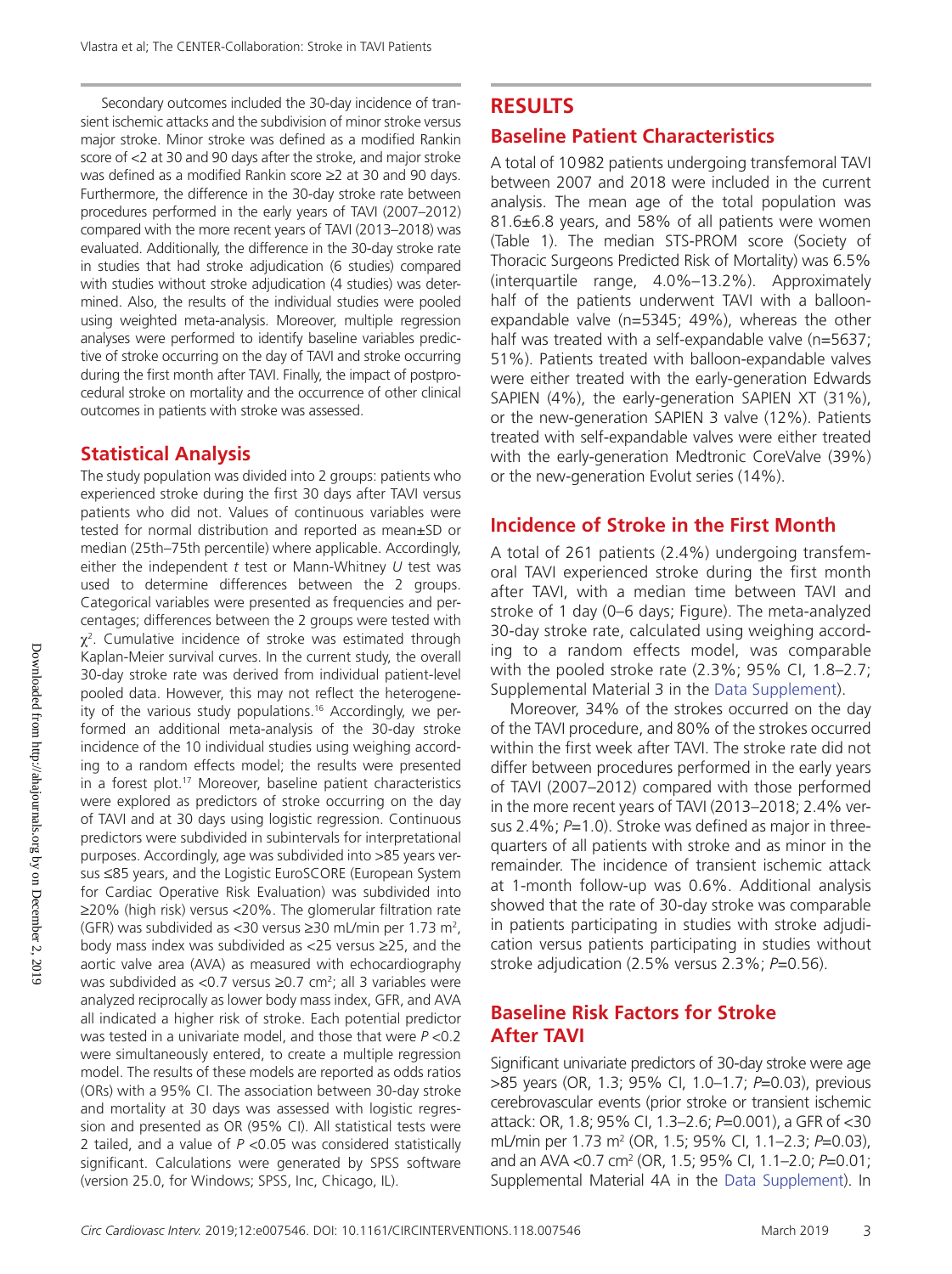|                                        | Total (N=10982)  | No Stroke at 30 d<br>$(n=10721)$ | Stroke at 30 d<br>$(n=261)$ | P Value |
|----------------------------------------|------------------|----------------------------------|-----------------------------|---------|
| Demographics                           |                  |                                  |                             |         |
| Age, y                                 | $81.6 \pm 6.8$   | $81.6 \pm 6.8$                   | $82.4 \pm 7.5$              | 0.06    |
| Female sex                             | 6365 (58%)       | 6218 (58%)                       | 147 (56%)                   | 0.57    |
| BMI, kg/m <sup>2</sup>                 | $27.1 \pm 5.1$   | $27.1 \pm 5.1$                   | $26.4 \pm 4.5$              | 0.03    |
| Medical history                        |                  |                                  |                             |         |
| CVA or TIA                             | 1100 (10%)       | 1057 (10%)                       | 43 (17%)                    | < 0.001 |
| Myocardial infarction                  | 1408 (13%)       | 1367 (13%)                       | 41 (17%)                    | 0.13    |
| PCI                                    | 1736 (21%)       | 1693 (21%)                       | 43 (24%)                    | 0.37    |
| CABG                                   | 1245 (12%)       | 1219 (12%)                       | 26 (11%)                    | 0.57    |
| Diabetes mellitus                      | 3096 (30%)       | 3034 (31%)                       | 62 (27%)                    | 0.25    |
| Hypertension                           | 7541 (79%)       | 7360 (79%)                       | 181 (80%)                   | 0.79    |
| Dyslipidemia                           | 4856 (55%)       | 4752 (55%)                       | 104 (53%)                   | 0.63    |
| Peripheral vascular disease            | 1518 (15%)       | 1479 (15%)                       | 39 (16%)                    | 0.62    |
| Coronary artery disease                | 3976 (43%)       | 3863 (42%)                       | 113 (48%)                   | 0.08    |
| Atrial fibrillation                    | 2664 (27%)       | 2598 (27%)                       | 66 (29%)                    | 0.56    |
| GFR <30 mL/min per 1.73 m <sup>2</sup> | 1046 (13%)       | 1013 (13%)                       | 33 (19%)                    | 0.03    |
| Risk scores                            |                  |                                  |                             |         |
| Logistic EuroSCORE, %                  | 14.4 (9.0-23.0)  | 14.4 (9.0-23.0)                  | $15.2(10.1 - 25.3)$         | 0.08    |
| EuroSCORE II, %                        | $4.0(2.4 - 6.8)$ | $4.0(2.4 - 6.8)$                 | $3.5(2.6 - 7.0)$            | 0.95    |
| STS-PROM mortality, %                  | $6.5(4.0-13.2)$  | $6.5(4.0-13.3)$                  | $6.4(4.2 - 12.9)$           | 0.90    |
| Echocardiographic characteristics      |                  |                                  |                             |         |
| Aortic max gradient, mm Hg             | $80+23$          | $80+24$                          | $77+22$                     | 0.23    |
| Aortic mean gradient, mm Hg            | $49 + 16$        | $49 + 16$                        | $48 + 15$                   | 0.54    |
| $AVA$ , $cm2$                          | $0.7 \pm 0.2$    | $0.7 + 0.2$                      | $0.6 \pm 0.2$               | 0.39    |
| Procedural characteristics             |                  |                                  |                             |         |
| Balloon-expandable valve               | 5345 (49%)       | 5229 (49%)                       | 116 (44%)                   | 0.17    |
| Self-expandable valve                  | 5637 (51%)       | 5492 (51%)                       | 145 (56%)                   | 0.17    |
|                                        |                  |                                  |                             |         |

#### **Table 1. Baseline Patient and Procedural Characteristics**

AVA indicates aortic valve area; BMI, body mass index; CABG, coronary artery bypass graft; CVA, cerebrovascular accident; EuroSCORE, European System for Cardiac Operative Risk Evaluation; GFR, glomerular filtration rate; PCI, percutaneous coronary intervention; STS-PROM, Society of Thoracic Surgeons Predicted Risk of Mortality; and TIA, transient ischemic attack.

multiple regression analysis, previous cerebrovascular events (OR, 2.2; 95% CI, 1.4–3.6; *P*=0.002) and a GFR of <30 mL/min per 1.73 m2 (OR, 1.7; 95% CI, 1.0–2.8; *P*=0.05) independently predicted 30-day stroke. Patient characteristics that independently predicted stroke occurring on the day of TAVI were age >85 years (OR, 2.1; 95% CI, 1.1–4.1; *P*=0.03), body mass index <25 (OR, 2.2; 95% CI, 1.1–4.2; *P*=0.02), history of coronary artery disease (OR, 2.1; 95% CI, 1.0–4.1; *P*=0.04), and an AVA <0.7 cm2 (OR, 2.1; 95% CI, 1.0–4.2; *P*=0.04; Supplemental Material 4B in the Data Supplement).

## **Mortality and Other Short-Term Outcomes in Patients With Stroke**

Stroke occurring within the first 30 days after TAVI was associated with a 6-fold increase of 30-day mortality (OR, 6.0; 95% CI, 4.4–8.1; *P*<0.001; Table 2). Moreover,

patients with stroke more frequently had new-onset atrial fibrillation (16% versus 3%; *P*<0.001) and experienced major or life-threatening bleedings (12% versus 7%; *P*=0.003) at 30 days or follow-up. The incidence of myocardial infarction (0.8% versus 0.9%; *P*=0.79) and permanent pacemaker implantation (14% in both groups; *P*=0.81) was not different among patients who experienced stroke compared with patients who did not.

## **DISCUSSION**

### **Main Findings**

In this large, global, patient-level analysis, the 30-day incidence of stroke after transfemoral TAVI was 2.4%; this rate was equal in patients treated in the early years of TAVI compared with those treated in more recent years. In 80% of patients, the stroke occurred within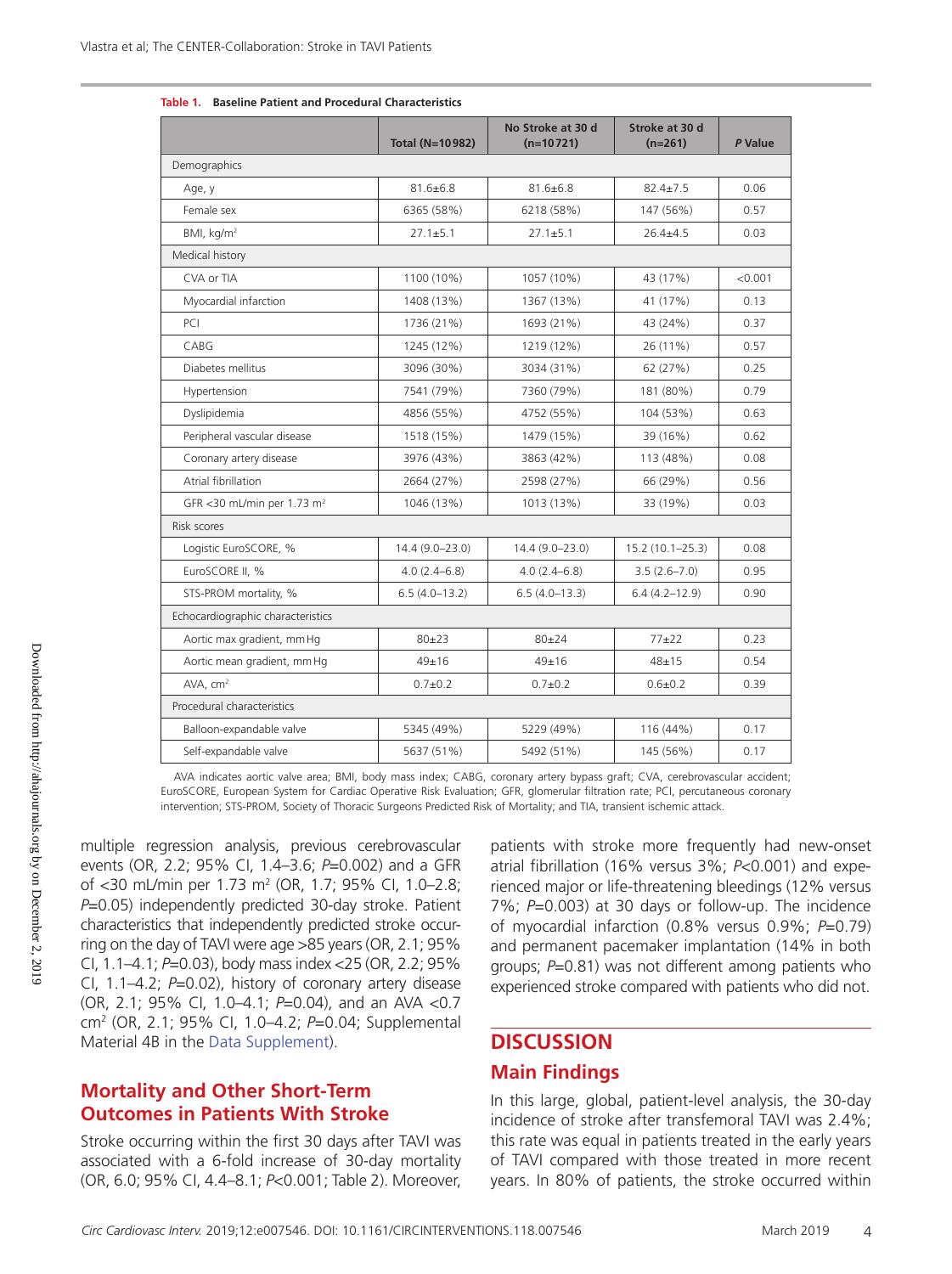

**Figure. The number of days between transcatheter aortic valve implantation (TAVI) and the stroke was documented in 198 of 261 patients with stroke (76%)**.

the first week after TAVI. Prior cerebrovascular events independently predicted the occurrence of stroke after TAVI, whereas low GFR was a borderline significant predictor. Moreover, there was a 5-fold higher rate of new-onset atrial fibrillation and a 2-fold higher rate of major or life-threatening bleedings in patients with stroke. Finally, the occurrence of stroke after TAVI was associated with a strikingly 6-fold increase of 30-day mortality rates.

## **Risk Factors for Stroke in TAVI Patients**

An earlier, large meta-analysis including >72000 patients concluded that female sex, performance of TAVI during the first half of centers experience, chronic kidney disease, and new-onset atrial fibrillation were associated with an increased risk of short-term cerebrovascular events.3 In accordance with Auffret et al, we found that there was a strong association between the occurrence of new-onset atrial fibrillation and stroke after TAVI. Because of the timing of the end points in the current analysis, a conclusion on causality between new-onset atrial fibrillation and stroke after TAVI cannot be made. Nevertheless, we believe the findings of the current study warrant future studies to

further evaluate the impact of new-onset atrial fibrillation in TAVI patients, as well as the optimization of fast detection of new-onset atrial fibrillation and adequate anticoagulation strategies. In contrast to the newonset atrial fibrillation, there was no relation between atrial fibrillation before TAVI and the occurrence of stroke after TAVI. This may indicate that patients with prior atrial fibrillation undergoing TAVI received adequate antithrombotic therapy and are not exposed to an increased risk of stroke after TAVI, despite a brief interruption of anticoagulation therapy. Furthermore, similar to the current study, low GFR was a predictor for stroke. The presence of chronic kidney disease may function as a marker for the general cardiovascular risk profile of a patient.

Moreover, in the current study, prior cerebrovascular events independently predicted the occurrence of 30-day stroke. Likewise, risk factors for the occurrence of stroke on the day of TAVI were a small AVA before TAVI and a history of coronary artery disease. It is likely, that these patients have a relatively large calcification burden of the aortic arch and native valve, resulting in cerebral embolizations both spontaneously and triggered by cardiovascular interventions. This was confirmed by previous research, which showed that a high

**Table 2. Thirty-Day Outcomes in the Patients With or Without Stroke in the First Month After Transcatheter Aortic Valve Implantation**

|                                    | No Stroke at 30 d<br>$(n=10721)$ | Stroke at 30 d<br>$(n=261)$ | OR (95% CI)       | P Value |
|------------------------------------|----------------------------------|-----------------------------|-------------------|---------|
| Mortality                          | 570 (5%)                         | 61(25%)                     | $6.0(4.4 - 8.1)$  | < 0.001 |
| Major or life-threatening bleeding | 592 (7%)                         | 24 (12%)                    | $1.9(1.3 - 3.0)$  | 0.003   |
| Myocardial infarction              | $71(0.9\%)$                      | $2(0.8\%)$                  | $1.2(0.3 - 5.0)$  | 0.79    |
| New-onset atrial fibrillation      | 51 (3%)                          | 5(16%)                      | $5.2(1.9 - 14.1)$ | 0.001   |
| Permanent pacemaker implantation   | 1178 (14%)                       | 24 (14%)                    | $1.0(0.6-1.5)$    | 0.81    |

Incidence and OR (95% CI). OR indicates odds ratio.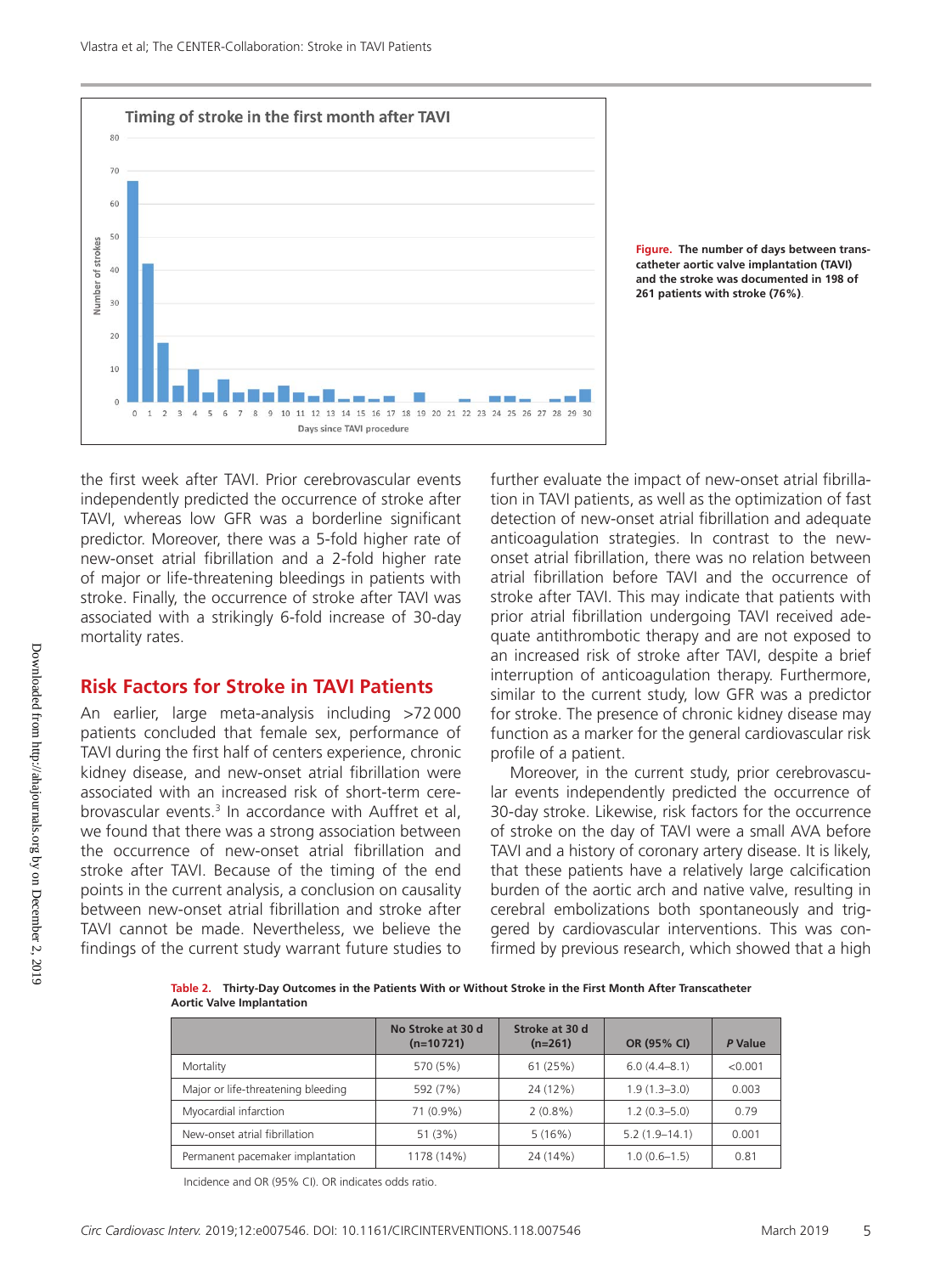calcium score of the native valve, representing the calcification burden, was associated with a high number of cerebral embolizations during the TAVI procedure.18 We hypothesize that patients >85 years of age are at risk for stroke during TAVI because of a higher calcification burden associated with the cumulative increase of atherosclerosis caused by age. In the current study, the risk of stroke remained constant throughout the years (2007–2018). The enhancement of procedural techniques, increased operator experience, and healthier TAVI populations seem to have reduced patient mortality but not stroke.<sup>19</sup> The current study highlights that the prediction of stroke in patients undergoing transfemoral TAVI remains challenging for the larger part.

## **Pathophysiology of Stroke During TAVI**

The finding of the current study that patients with a more extensive calcification burden of the aortic arch and native valve had a higher risk of stroke is in accordance with the pathophysiology. During TAVI, the use of large-sized catheters and delivery systems, balloon valvuloplasty, positioning and implantation of the new valve as well as post-dilation, manipulates both the calcified native valve as well as the often calcified aortic wall. Consequently, dislodgement and embolization of crushed calcified native valves and aortic debris can take place. This is confirmed by studies that extracted debris from cerebral protection filters used during TAVI and quantified the origin of the captured embolizations.20–22 Frequently found types of debris consisted of arterial wall tissue (52%–94%), native valve tissue (20%–60%), calcifications (50%–73%), and alarmingly also foreign body material, detached from percutaneous devices (10%–36%). Interestingly, histopathologic debris was found in nearly all cerebral protective devices.

In the current study, outcomes in patients with stroke were poor. The risk of mortality was 6-fold higher in patients with stroke, and patients with stroke experienced twice as much major or life-threatening bleedings. The high bleeding rates among patients with stroke may partly be explained by a small portion of hemorrhagic strokes, which by default is defined as a life-threatening bleeding, according to the VARC criteria. However, only 1 of 11 strokes after TAVI is of a hemorrhagic origin.<sup>23</sup> Moreover, patients with atrial fibrillation treated with anticoagulants are at higher risk for both stroke and bleedings. Lastly, the concomitant occurrence of both stroke and bleeding may reflect a general frail patient population.

## **Reduction of TAVI-Related Stroke**

In inoperable patients undergoing TAVI, the 30-day stroke rate increased from 6.7% to 10% at 1 year of

follow-up  $(\Delta 3.3\%)$ .<sup>2</sup> Inoperable patients who received standard therapy had a considerably lower 30-day stroke rate (1.7%). However, similar to TAVI patients, the stroke rate increased with  $\Delta$ 2.8% between 30 days and 1 year. These findings emphasize that stroke occurring after the first 30 days is a natural event in these elderly patients. Moreover, the current study stresses that more than one-third of the strokes occurs on the day of the TAVI procedure. When considering this time frame and the higher risk of stroke in patients with a high calcification burden, in theory, cerebral protection devices might be a solution to reduce TAVI-related stroke.<sup>24</sup> Because of the relatively low stroke rates, all current available randomized studies examining the efficacy of cerebral protection devices were underpowered for clinical end points. However, in a relatively large propensity-matched study (n=802), use of the Sentinel cerebral embolic protection device (Boston Scientific Corporation, Natick, MA) was associated with a significant reduction of stroke (1.4% versus 4.6%; OR, 0.3; 95% CI, 0.1–0.9; *P*=0.03), as well as a tendency to a reduction in mortality (0.7% versus 2.9%; OR, 0.3; 95% CI, 0.1–1.2; *P*=0.06).25 Nevertheless, the outcomes of currently ongoing larger randomized trials are needed to confirm these results (PROTECT-TAVI [Prospective Randomized Outcome Study in TAVI Patients Undergoing Periprocedural Embolic Cerebral Protection With the Claret Sentinel Device], NCT02895737 and REFLECT trial [Randomized Evaluation of the TriGuard Embolic Deflection Device to Reduce the Impact of Cerebral Embolic Lesions After Transcatheter Aortic Valve Implantation], NCT02536196). However, if in the future these randomized controlled trials confirm this 3-fold reduction of stroke, the costs of these cerebral protection devices will be the second barrier for the standard use of cerebral protection devices. Nonetheless, the long-term financial burden of stroke should not be underestimated. Patients in the current trial with stroke had a 60% longer hospital stay compared with patients without stroke. The costs for the longer hospital admission and the acute care for stroke are only the tip of the iceberg. As three-quarters of all stroke after TAVI is considered major, many patients return to their home with moderate or severe disability and increased healthcare consumption.

## **Limitations**

The current study represents a global and real-world patient population. However, even though the populations of the current collaboration were selected through a systematic search, the willingness of principle investigators to collaborate may be the result of preconceived beliefs about the incidence of stroke, and this may have influenced the final study population. The current study only included patients who underwent transfemoral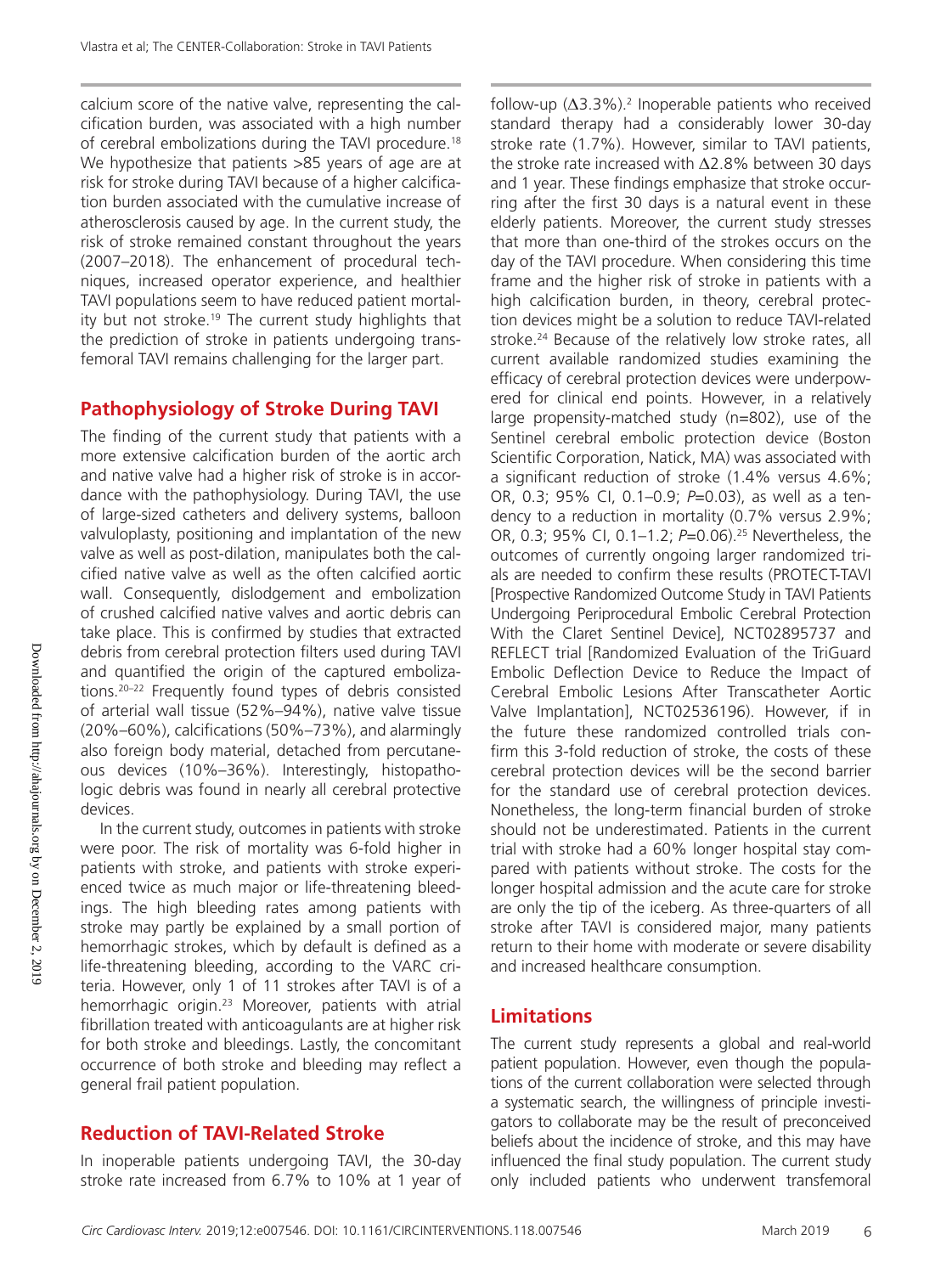TAVI; accordingly, the predictor model for stroke cannot be applied to all patients with severe aortic valve stenosis and, therefore, does not provide information that may influence the decision-making process between transfemoral TAVI, other approach routes, or surgical aortic valve replacement. Moreover, the current collaboration includes various types of studies, including registries without adjudication of clinical events. Accordingly, occurrence of events such as stroke may have been underestimated. However, in the current study, the rate of stroke was comparable in studies with adjudication of strokes compared with those without adjudication. Furthermore, in the current study, stroke definitions using VARC-1 or VARC-2 criteria were both used. The definition of stroke has not changed in the updated VARC-2 criteria. However, the subdivision of stroke was changed from major/minor into disabling/nondisabling, which is equivalent to major/minor but corrects for the patient's baseline functioning. Moreover, the current patient population underwent TAVI between 2007 and 2018. Accordingly, this study does not provide conclusions on stroke in low-risk patients treated with the newest valve types. However, this study does reflect the real-world practice of TAVI, across the globe during the past decade.

## **Conclusions**

In this large, global, patient-level pooled analysis, the 30-day incidence of stroke after transfemoral TAVI was 2.4%. In 80% of patients, the stroke occurred within the first week after TAVI. Prior cerebrovascular events and a low GFR independently predicted the occurrence of stroke after TAVI. There was a 5-fold higher rate of new-onset atrial fibrillation in patients with stroke, and the occurrence of stroke after TAVI was associated with a strikingly 6-fold increase of 30-day mortality. The current findings highlight the importance of stroke reduction during the TAVI procedure.

#### **ARTICLE INFORMATION**

Received October 30, 2018; accepted January 7, 2019. The Data Supplement is available at https://www.ahajournals.org/doi/ suppl/10.1161/CIRCINTERVENTIONS.118.007546.

#### **Authors**

Wieneke Vlastra, MD; Pilar Jimenez-Quevedo, MD; Didier Tchétché, MD; Jaya Chandrasekhar, MBBS, MS; Fabio S. de Brito, Jr, MD, PhD; Marco Barbanti, MD; Ran Kornowski, MD; Azeem Latib, MD; Augusto D'Onofrio, MD, PhD; Flavio Ribichini, MD, PhD; Jan Baan, MD, PhD; Jan G.P. Tijssen, PhD; Jose M. De la Torre Hernandez, MD, PhD; Nicolas Dumonteil, MD; Rogério Sarmento-Leite, MD, PhD; Samantha Sartori, PhD; S. Rosato, MD, PhD, MD; Giuseppe Tarantini, MD, PhD; Mattia Lunardi, MD; Katia Orvin, MD; Matteo Pagnesi, MD; Rosana Hernandez-Antolin, MD, PhD; Thomas Modine, MD; George Dangas, MD, PhD; Roxana Mehran, MD; Jan J. Piek, MD, PhD; Ronak Delewi, MD, PhD

#### **Correspondence**

Ronak Delewi, MD, PhD, Department of Cardiology, Academic Medical Center–University of Amsterdam, Meibergdreef 9, 1105AZ Amsterdam, the Netherlands. Email [r.delewi@amc.nl](mailto:r.delewi@amc.nl)

#### **Affiliations**

Heart Center, Amsterdam, the Netherlands (W.V., J.C., J.B., J.G.P.T., J.J.P., R.D.). Department of Clinical and Experimental Cardiology, Amsterdam UMC, University of Amsterdam, Amsterdam Cardiovascular Sciences, the Netherlands (W.V., J.C., J.B., J.G.P.T., J.J.P., R.D.). Cardiovascular Institute, San Carlos University Hospital, Madrid, Spain (P.J.-Q.). Clinique Pasteur, Toulouse, France (D.T., N.D.). The Zena and Michael A. Wiener Cardiovascular Institute, Icahn School of Medicine at Mount Sinai, New York, NY (J.C., S.S., G.D., R.M.). Heart Institute (InCor), University of São Paulo Medical School, Brazil (F.S.d.B.). Division of Cardiology, Policlinico-Vittorio Emanuele Hospital, University of Catania, Italy (M.B.). Cardiology Department, Rabin Medical Center, Petach Tikva, Israel (R.K., K.O.). Interventional Cardiology Unit, San Raffaele Scientific Institute, Milan, Italy (A.L., M.P.). Interventional Cardiology Unit, Department of Cardiac, Thoracic and Vascular Sciences, University of Padova, Italy (A.D., G.T.). Division of Cardiology, Department of Medicine, University of Verona, Italy (F.R., M.L.). Hospital Marqués de Valdecilla, Servicio de Cardiología, Santander, Cantabria, Spain (J.M.D.l.T.H.). Instituto de Cardiologia do Rio Grando do Sul, Brazil (R.S.-L.). National Centre for Global Helath, Istituto Superiore di Sanità, Rome, Italy (S.R.). Department of Cardiology, University Hospital Ramon y Cajal, Madrid, Spain (R.H.-A.). Centre Hospitalier Universitaire, Lille, France (T.M.).

#### **Acknowledgments**

We would like to acknowledge and thank all participating investigators for the data collection and their collaboration. Also, we would like to thank Juliette C. van Hattum for her role in the screening of literature and process of study selection.

#### **Sources of Funding**

This work was supported by grants from the Dutch Heart Foundation (Cardiovasculair Onderzoek Nederland, 2012-06 Heart Brain Connection).

#### **Disclosures**

Drs de Brito and Sarmento-Leite are proctors for Edwards Lifesciences and Medtronic. Dr Barbanti is a consultant for Edwards Lifesciences and received speaker honoraria from Medtronic and Biotronik. Dr Latib is a consultant for Medtronic and has received honoraria from Abbott Vascular. Dr D'Onofrio is a proctor for Edwards Lifesciences and Symetis. Dr Baan receives an unrestricted research grant from Edwards Lifesciences and is a proctor for Edwards Lifesciences. The other authors report no conflicts.

#### **REFERENCES**

- 1. Leon MB, Smith CR, Mack MJ, Makkar RR, Svensson LG, Kodali SK, Thourani VH, Tuzcu EM, Miller DC, Herrmann HC, Doshi D, Cohen DJ, Pichard AD, Kapadia S, Dewey T, Babaliaros V, Szeto WY, Williams MR, Kereiakes D, Zajarias A, Greason KL, Whisenant BK, Hodson RW, Moses JW, Trento A, Brown DL, Fearon WF, Pibarot P, Hahn RT, Jaber WA, Anderson WN, Alu MC, Webb JG; PARTNER 2 Investigators. Transcatheter or surgical aortic-valve replacement in intermediate-risk patients. *N Engl J Med*. 2016;374:1609–1620. doi: 10.1056/NEJMoa1514616
- 2. Leon MB, Smith CR, Mack M, Miller DC, Moses JW, Svensson LG, Tuzcu EM, Webb JG, Fontana GP, Makkar RR, Brown DL, Block PC, Guyton RA, Pichard AD, Bavaria JE, Herrmann HC, Douglas PS, Petersen JL, Akin JJ, Anderson WN, Wang D, Pocock S; PARTNER Trial Investigators. Transcatheter aortic-valve implantation for aortic stenosis in patients who cannot undergo surgery. *N Engl J Med*. 2010;363:1597–1607. doi: 10.1056/NEJMoa1008232
- 3. Auffret V, Regueiro A, Del Trigo M, Abdul-Jawad Altisent O, Campelo-Parada F, Chiche O, Puri R, Rodés-Cabau J. Predictors of early cerebrovascular events in patients with aortic stenosis undergoing transcatheter aortic valve replacement. *J Am Coll Cardiol*. 2016;68:673–684. doi: 10.1016/j.jacc.2016.05.065
- 4. Vlastra W, Chandrasekhar J, Munoz-Garcia AJ, Tchetche D, de Brito FS Jr, Barbanti M, Kornowski R, Latib A, D'Onofrio A, Ribichini F, Baan J, Tijssen JGP, Trillo-Nouche R, Dumonteil N, Abizaid A, Sartori S, D'Errigo P, Tarantini G, Lunardi M, Orvin K, Pagnesi M, Del Valle R, Modine T, Dangas G, Mehran R, Piek JJ, Delewi R. Comparison of balloon-expandable vs. self-expandable valves in patients undergoing transfemoral transcatheter aortic valve implantation: from the CENTER-Collaboration. *Eur Heart J*. 2018;40:456–465. doi: 10.1093/eurheartj/ehy805